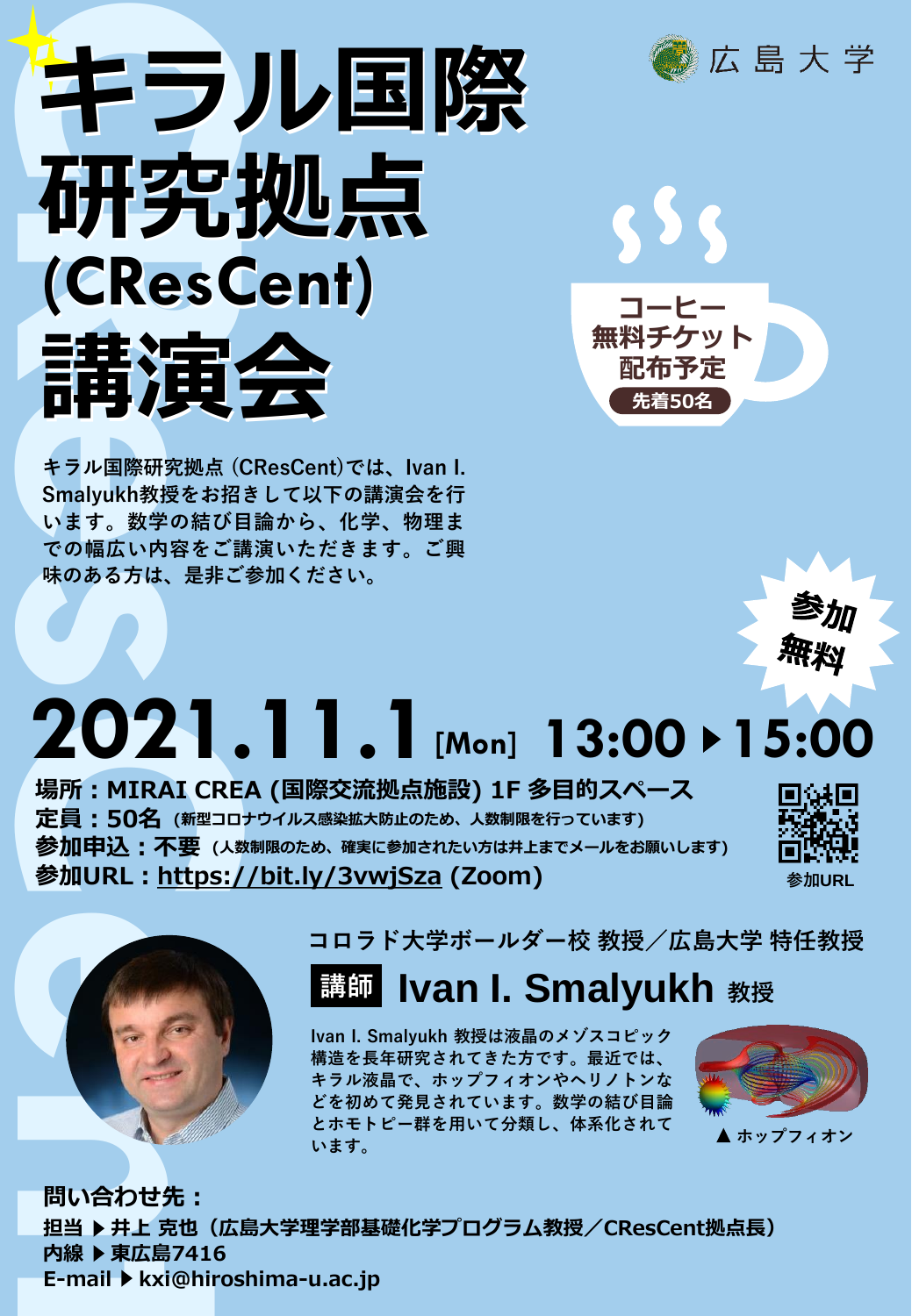## **Crystals of solitonic knots in chiral liquid crystals**

Ivan I. Smalyukh

*Department of Physics, University of Colorado, Boulder, CO 80309, USA*

Nematic Liquid Crystals (NLCs) are states of matter that combine orientational order & fluidity. They are ubiquitous in technological applications & often serve to model behavior of less experimentally accessible systems, ranging from elementary particles to cosmology. While symmetries of crystalline solids are fully classified in textbooks, diversity of possible NLC fluids remains to be explored. Unlike in solids, where symmetries of the crystal basis are required to be compatible with crystallographic lattices, no such constraints apply to NLC fluids that can adopt even a larger variety of symmetries yet to be discovered [1,2]. Nanoscience breakthroughs recently allowed us to introduce molecular-colloidal NLCs that combine the thermotropic and lyotropic sub-classes [2,3], where rich phase behavior emerges from molecular and colloidal interactions at the hierarchy of length scales, from angstroms to micrometers [1-6]. On the other hand, NLCs were found hosting 3D topological solitons with particle-like behavior manifesting in solitonic crystals and hierarchically superstructured low-symmetry fluids, as well as different forms of active and driven matter [4,5]. Hypothetically, even more colorful spectrum of hierarchical NLCs can emerge if the two approaches of low-symmetry fluid designs can merge, calling for a search for this another layer of hierarchical NLC self-assembly in the exploration of both molecular-colloidal & solitonic NLCs. New symmetries of molecular-colloidal and solitonic NLCs could impart new designable material properties [7]. Therefore, the road of NLC discovery ahead is promising the entirely new worlds of these beautiful states of condensed matter & their technological utility.

- 1. I. I. Smalyukh. *Annu. Rev. Condens. Matter Phys.* **9**, 207–226 (2018).
- 2. H. Mundoor, J.-S. Wu, H. Wensink and I.I. Smalyukh. *Nature* **590**, 268-274 (2021).
- 3. H. Mundoor, S. Park, B. Senyuk, H. Wensink and I. I. Smalyukh. *Science* **360**, 768-771 (2018).
- 4. J.-S. B. Tai and I. I. Smalyukh. *Science* **365**, 1449-1453 (2019).
- 5. I. I. Smalyukh. *Rep. Prog. Phys.* **83**, 106601 (2020).
- 6. Y. Yuan, Q. Liu, B. Senyuk and I.I. Smalyukh. *Nature* **570**, 214-218 (2019).
- 7. I. I. Smalyukh. *Advanced Materials* **33**, 2001228 (2021).